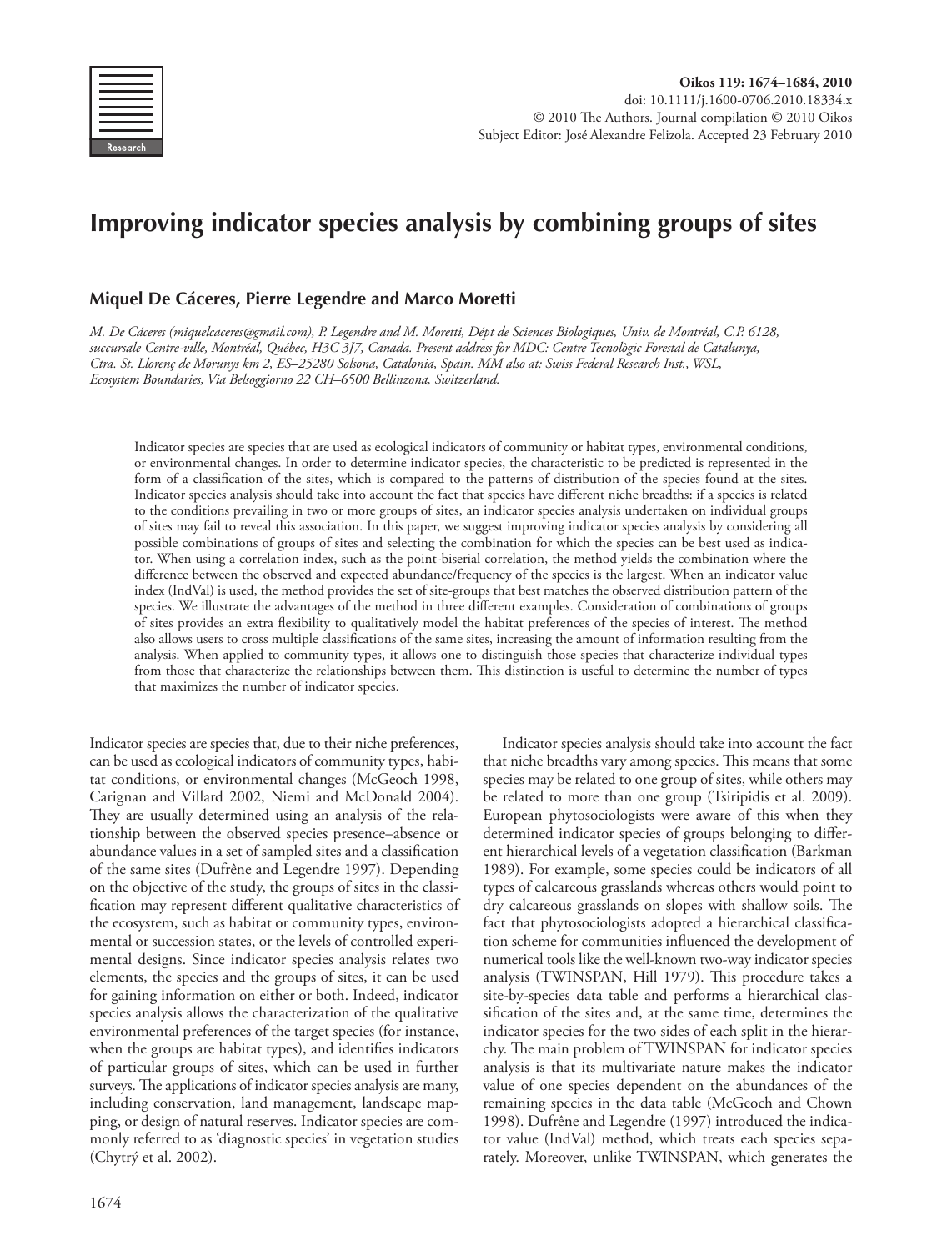classification of the sites used in the later steps of the analysis, the IndVal method uses an already existing partition of the sites as input. The way this partition is defined is left to the user. It may have been obtained on the basis of environmental variables, community composition, or otherwise. The IndVal method determines the group of sites, among those forming the partition, to which the target species is most strongly related, as measured by the indicator value index. De Cáceres and Legendre (2009) recently developed a framework of statistical indices that can be used to measure the degree of association between the target species and each group of sites: we will hereafter use the word 'association' to refer to this kind of relationships. In order to cope with the different niche breadths of the species, Dufrêne and Legendre (1997) suggested to compare the indicator values derived from different partitions of the data, each corresponding to a different hierarchical level.

A hierarchical classification of sites may be too rigid to capture the niche preference of the target species. This is so because hierarchies do not consider all possible combinations of low-level clusters of the hierarchy, but only those allowed by the nested topology. For example, an indicator species analysis based on a hierarchical classification will be inadequate for a target species preferring two low-level clusters that do not form a node in the immediate upper clustering level. Acknowledging this fact, we present here an improvement of the IndVal approach, which consists in considering all structures at higher levels that come from combinations of groups of the initial partition of sites. For each species, the combination of site groups to be retained and tested for statistical significance is the one with the maximum association strength. The consideration of combinations of groups of sites presents some advantages. With respect to the species, it provides a fine characterization of the species habitat preferences from qualitative environmental data. With respect to the groups of sites, it allows one to distinguish between those species that characterize individual groups and those that explain the similarity between individual groups because they are associated to some larger grouping of the sites.

 In the following section, we explain the method of indicator species analysis with combinations of groups in a detailed way. We consider two types of association indices (De Cáceres and Legendre 2009), the indicator value and the correlation value, and explain their differences in relation to the combinatorial approach. We then illustrate the advantages of the method using three different examples. First, we re-analyze the tree species-habitat associations found in Barro Colorado Island (Harms et al. 2001). Second, we determine beetle indicator species in response to fire, by crossing two classifications of the sites in the indicator species analysis. Third, we show how our approach can be helpful when using the number of indicator species to determine the optimal number of community types present in a community data table.

## **Indicator species analysis with combinations of site groups**

## *The method*

The method of indicator species analysis with combinations of site groups is an extension of the original IndVal method (Dufrêne and Legendre 1997). The input consists in two

elements: the target species data vector, containing occurrence or abundance values at locations or sites, and a partition of the sites into a set of k non-overlapping classes, hereafter called 'site groups' (step 1 in Fig. 1). The main difference between the original IndVal method and the extension presented here is the following: whereas the original method considers the association between the target species and each of the k site groups in the partition, the extended method considers the association between the target species and each of the possible groups of sites that arise from combining (union operation) the site groups (step 2 in Fig. 1). If there are k different site groups in the partition, the number of possible combinations is  $2<sup>k</sup>-1$ , including the set of all sites. The original IndVal method looked for the group of sites to which the species was maximally associated. Analogously, the site-group combination to be retained in our method is the one showing the strongest association with the target species (step 3). Of course, the maximum association value may differ depending on the association index used (De Cáceres and Legendre 2009). In the next subsection, we present two types of association indices (Table 1) and discuss how the method of indicator species analysis with combinations of site groups differs when one or the other type is used. Before reporting the target species as indicator of the selected site-group combination, the association must be tested for statistical significance (step 4). We explain in subsection 'Statistical inference' how the significance test is carried out in the original IndVal and in the extended method.

#### *Association indices*

 Indices for assessing the strength of association between species and groups of sites are reviewed in De Cáceres and Legendre (2009). We discuss here two indices that we modified to deal with combinations of site groups:

- 1) 'Indicator value' indices are specially designed to assess the predictive value of a species as indicator of a combination of site groups. The indicator value (IndVal<sub>ind</sub> in Table 1) index (from Dufrêne and Legendre 1997) is calculated as the product of two quantities, called A and B. Quantity A gives the probability of a site being a member of the site-group combination when the species has been found at that site (i.e. the positive predictive power of the species as ecological indicator of the site-group combination, Murtaugh 1996). Quantity B informs of how frequently (and hence how easily) the species is found at sites of the site-group combination under study.
- 2) 'Correlation indices' assess the positive or negative preference of the species for the environmental conditions prevailing within sites belonging to the site-group combination, compared to the remaining sites. The phi coefficient of association is a correlation index commonly used in vegetation studies to identify diagnostic species for plant community types (Chytrý et al. 2002). In the case of species abundance data, De Cáceres and Legendre (2009) suggest the point-biserial correlation coefficient ( $r_{pb}$  in Table 1). In our case,  $r_{pb}$  is equal to the Pearson correlation between a (binary) variable indicating whether the site belongs to the site-group combination under study, or not, and a (quantitative) variable containing the abundance of the species.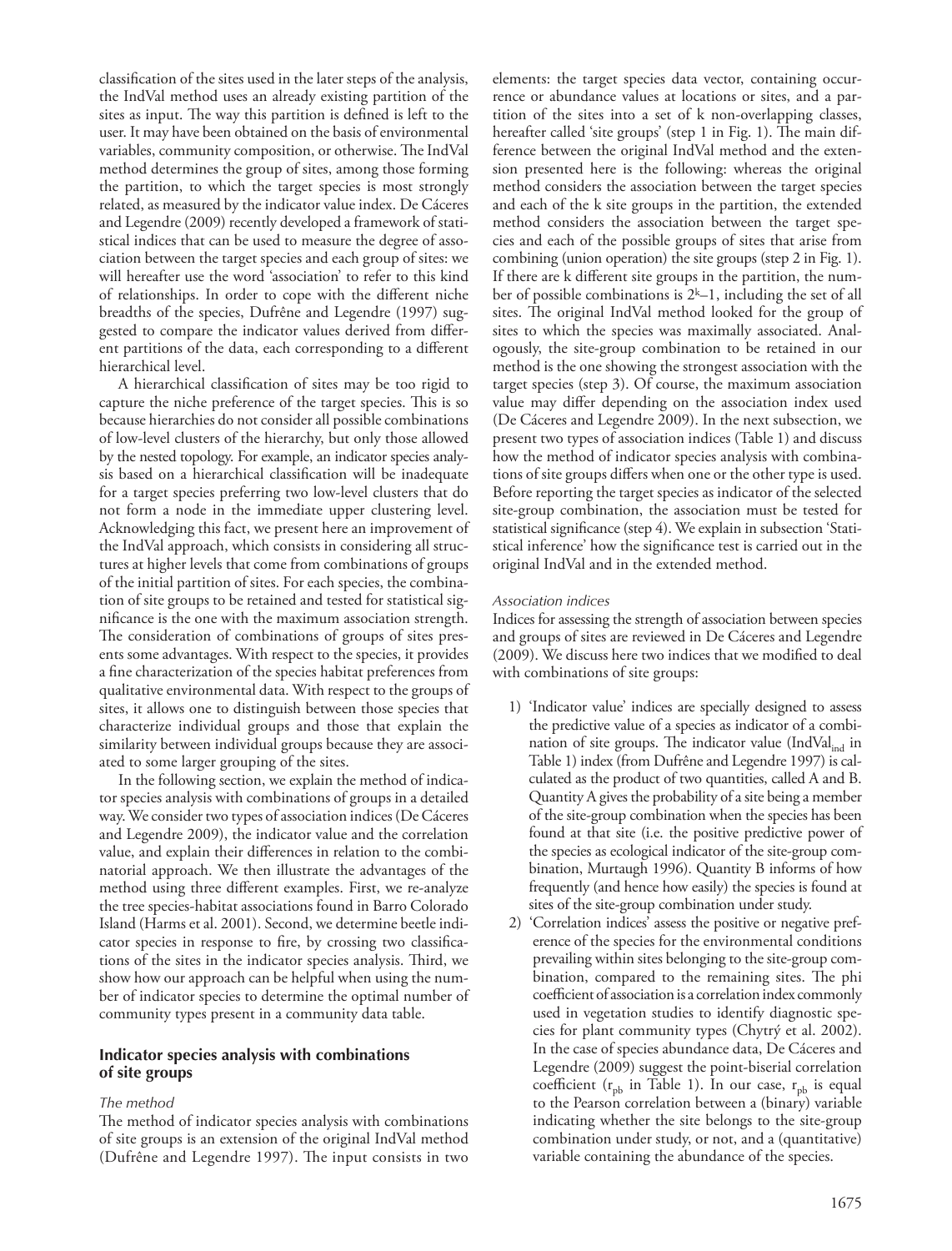**Step 1:** Construct vectors with the target species abundances and the initial site classification.



**Step 2:** Generate combinations of site groups.



**Step 3:** Compute the association value between the species and each combination of site groups and retain the combination that yields the maximum association value.

| Selected combination $\begin{array}{ c c c c c c c c c } \hline 0 & 0 & 0 & 0 & 1 & 1 \ \hline \end{array}$ |  |  |  |  |  |  |
|-------------------------------------------------------------------------------------------------------------|--|--|--|--|--|--|



Figure 1. Description of the steps involved in indicator species analysis with site-group combinations. Sites occupied by at least one individual of the target species and site memberships to the site-group combinations are indicated in gray.

Indicator species analysis may give different results depending on the association index used (see example in Fig. 1). Indicator value indices do not consider species absences outside the site-group combination under study (De Cáceres and Legendre 2009). As a result, when computed across sitegroup combinations, the combination that gets the highest association value is the one that best matches the observed presences of the species. Indicator species analysis using indicator value indices is a good tool to simplify and understand an observed species pattern. A randomly distributed species will have higher indicator values for larger site-group combinations (see expected values for random species in Table 1). As a consequence, randomly distributed species will tend to be matched with the set of all sites; that association cannot be tested for significance. Unlike indicator values, correlation indices take into account species absences both inside and outside the site-group combination under study. The set of all sites cannot be considered in a study involving correlation indices; the number of possible combinations is therefore 2k–2. An indicator species analysis using a correlation index will look for the site-group combination that has the highest difference between the species observed and expected frequency (or abundance). We provide in the Supplementary material Appendix 1 the results of a small simulation study; it may prove useful to those readers interested in better understanding the differences between  $r_{\text{pb}}$ and IndVal $_{\text{ind}}$ .

 Readers of Table 1 will notice that we present two versions of IndVal<sub>ind</sub> and  $r_{\rm pb}$ . The standard (non-equalized) indices give the same weight to all individual sites; they are appropriate when the number of sites each site group is proportional to the ecological variability of the group (i.e. the larger the number of sites, the larger the ecological variability of the site group), but they may produce inaccurate estimates if some site groups with similar variability are over-sampled with respect to others (Tichý and Chytrý 2006). In order to avoid the potential problem of unbalanced sampling, group-equalized indices have to be used (Tichý and Chytrý 2006, De Cáceres and Legendre 2009). Group-equalized indices give equal weights to all site groups, therefore assuming that all have the same ecological variability. Under the present context of site-group combinations, group-equalized indices assume that the ecological variability of each site-group combination is proportional to the number of site groups it contains. Group-equalized indices will be our choice throughout this paper.

#### *Statistical inference*

 In order to report that a target species is associated to a sitegroup or a site-group combination, we first need to reject the null hypothesis that negates this association. A permutation test is a procedure that involves comparing an observed test statistic with a distribution obtained by randomly reordering (i.e. permuting) the data. De Cáceres and Legendre (2009) describe a permutation test to assess the statistical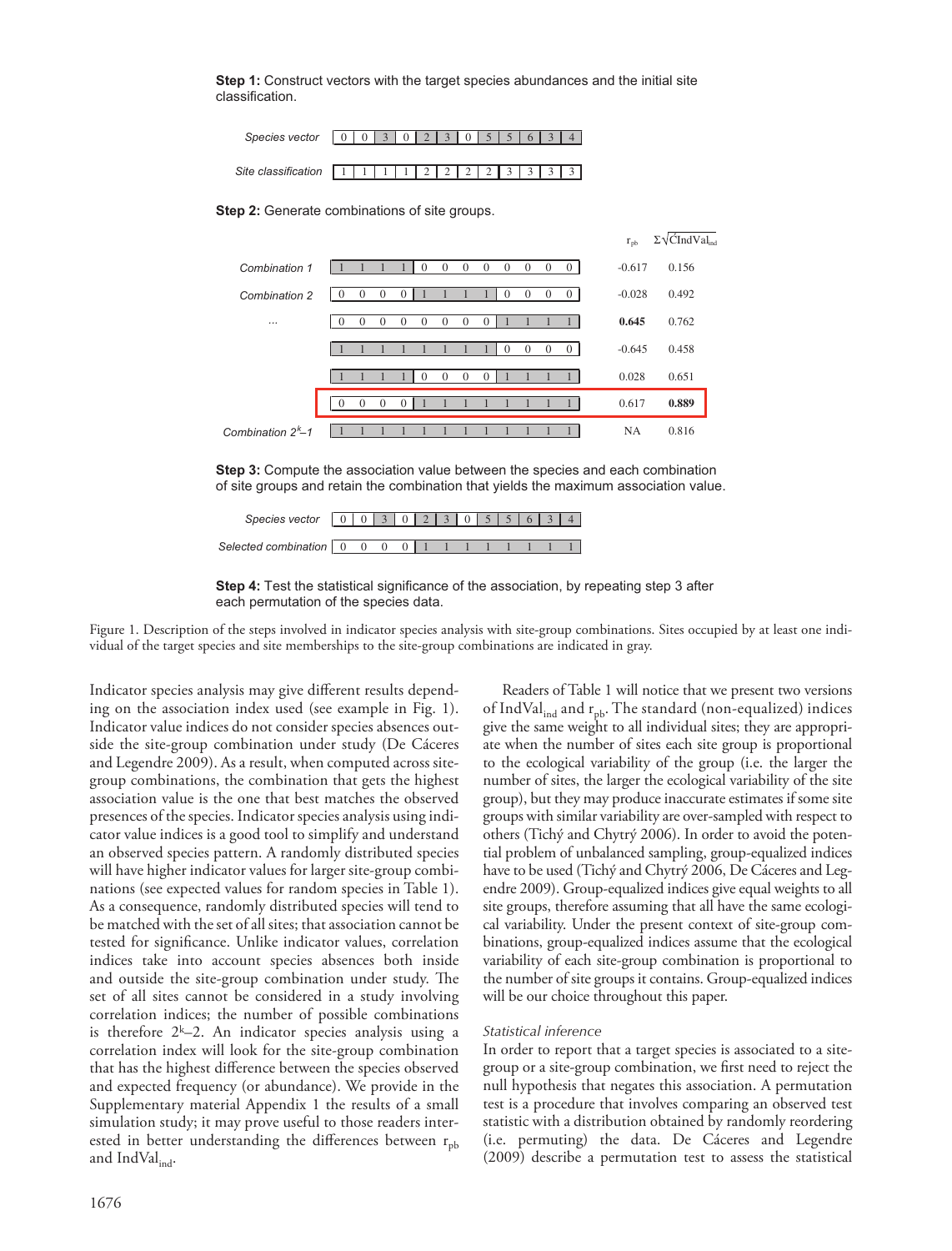Table 1. Mathematical formulae and expected values of the indicator value (IndVal<sub>ind</sub>) and the point biserial correlation ( $r_{\text{pb}}$ ) indices when applied to combinations of site groups. Both non-equalized and group-equalized versions are presented.

|                 |                | Indicator value                                                                                                                               | Point biserial correlation                                                                                                                                                                        |
|-----------------|----------------|-----------------------------------------------------------------------------------------------------------------------------------------------|---------------------------------------------------------------------------------------------------------------------------------------------------------------------------------------------------|
| Non-equalized   | index          | $\sqrt{\text{IndVal}_{\text{ind}}} = \sqrt{A_{\text{ind}} \times B} = \sqrt{\frac{a_{\text{c}}}{a}} \times \frac{n_{\text{c}}}{N_{\text{c}}}$ | $r_{\rm pb} = \frac{N \times a_{\rm C} - a \times N_{\rm C}}{\sqrt{(N \times l^2 - a^2) \times (N \times N_{\rm C} - N_{\rm C}^2)}}$                                                              |
|                 | expected value | $\sqrt{\frac{N_C}{N}} \times \frac{n}{N}$                                                                                                     | $\Omega$                                                                                                                                                                                          |
|                 | index          | $\sqrt{\text{IndVa}_{\text{ind}}^g} = \sqrt{A_{\text{ind}}^g \times B} = \sqrt{\frac{a_C^g}{a^g}} \times \frac{n_C}{N_C}$                     | $r_{\rm pb}^{\rm g} = \frac{N \times a_{\rm C}^{\rm g} - a^{\rm g} \times N_{\rm C}^{\rm g}}{\sqrt{(N \times I^{\rm g2} - a^{\rm g2}) \times (N \times N_{\rm C}^{\rm g} - N_{\rm C}^{\rm g2})}}$ |
| Group-equalized | expected value | $\sqrt{\frac{c}{k}} \times \frac{n}{N}$                                                                                                       | 0                                                                                                                                                                                                 |

Notation (following De Cáceres and Legendre 2009 and previous works): Let N be the number of sites in the data set, N<sub>i</sub> be the number of sites belonging to site group i, n the number of sites where the target species occurs, and ni the number of sites in site group i where it occurs. Let then a be the sum of abundances of the target species over all sites,  $a_i$  the sum of its abundances in site group i, I the norm of the vector abundances of the target species, and l<sub>i</sub> the norm of the abundance vector of the target species in site group i. Moreover, let K be the set of

all k site groups and C be a set of c site groups conforming a particular site-group combination. We definen $_c$  =  $\sum_{i\in C}$   $_{n_i}$  and a $_c$  =  $\sum_{i\in C}$  a as the sum of occurrences and abundances of the species in the site-group combination C, respectively; and  $N_C = \sum_{i \in C} N_i$  for the number of sites belonging to it. For group-equalized indices, the following modified quantities have to be defined: $N_C^g = \frac{N_C}{k}$ ,  $a_C^g = \frac{N}{k} \sum_{i \in C} (a_i / N_i)$ ,  $a^g = \frac{N}{k} \sum_{i \in K} (a_i / N_i) \text{ and } B^2 = \frac{N}{k} \sum_{i \in K} (l_i^2 / N_i).$ 

significance of the association between the target species and a given group of sites. If the null hypothesis of no association is true, the association value computed after randomly reassigning species occurrence or abundance values to sites will be similar or very close to that observed for the original, unpermuted data. The p-value of the permutation test for positive (negative) species preference is the proportion of the permutations that yielded the same or higher (lower) association values than that observed for the unpermuted data.

 When considering site-group combinations, permutation tests can be performed using the indices in Table 1 as test statistics. The permutation test described above is valid for assessing the statistical significance of the association between the target species and *a given* site-group combination. However, when assessing the significance of the association between the target species and the site-group combination with maximum association value, there is a caveat in the permutation test. The process of selecting the combination with maximum association value (step 3 in Fig. 1) increases the probability of finding a significant result, because the selected site-group combination is not independent of the species pattern. This means that random species will be found significant more often than the significance level, and the permutation test described above will not have a correct level of type I error. In order to solve this problem, we need to redo the selection process after each permutation of the species data. This modified permutation test (step  $4$  in Fig. 1) uses the maximum association value as the test statistic. It will have a correct level of type I error for random species, because we incorporate the process of selecting the site-group combination into the distribution of the null hypothesis of no association. Note that Dufrêne and Legendre (1997) also used the maximum IndVal, among the individual site groups, as the statistic for their permutation test. Therefore, the difference again consists in that we consider combinations of site groups instead of individual groups only.

 When reporting the results of indicator species analysis for several species, users should be aware of multiple testing issues. Let us say that we conduct indicator species analysis with  $\alpha$  = 0.05 on 200 species without correcting for multiple testing and obtain 10 significant results. If we say that there are 10 indicator species, this 'experiment-wise' statement will probably be wrong, because under the null hypothesis of no association the expected number of significant results with 200 species is  $\alpha \times 200 = 10$ . Corrections for multiple testing are advisable in this case. These procedures (e.g. see the 'p.adjust' function of R) modify the p-values in order to keep the probability of finding, among all the statistical tests, at least one significant result at the chosen significance level. After the correction, we can report the number of significant indicators more safely. If, however, we are interested in reporting that a given species is an indicator, we do not need any correction because we are not making any experimentwise statement. If the test is exact, the probability of type I error will be equal to  $\alpha$  in that case.

#### **Real data examples**

#### *Example 1. Species–habitat associations in Barro Colorado Island*

 One of the possible applications of indicator species analysis is to determine the ecological preference of species among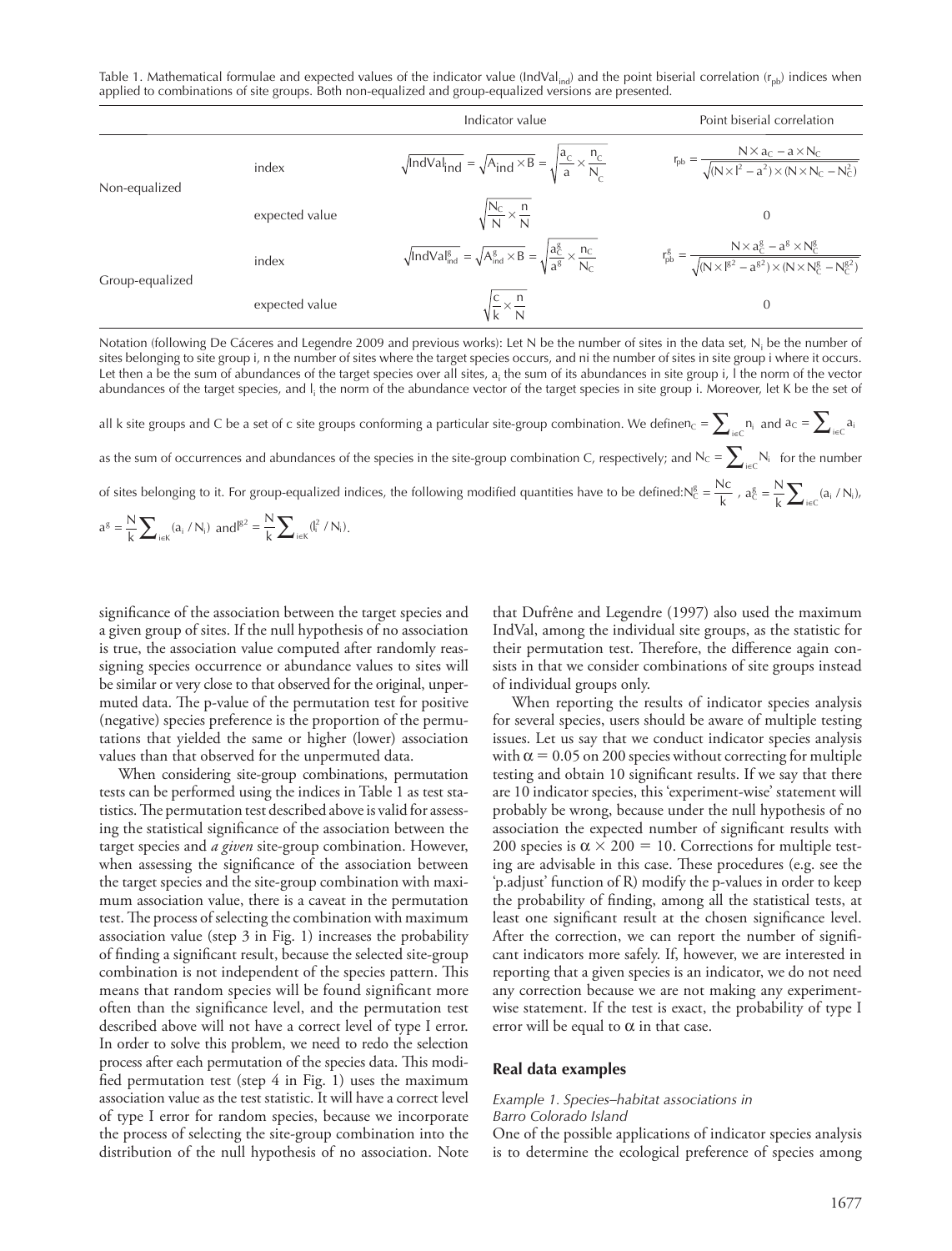a given set of habitat types. We re-examine here the habitatassociation patterns of trees and shrubs within the 50-ha permanent Forest Dynamics plot of Barro Colorado Island (BCI), Panama. Habitat-association patterns in BCI were first studied by Harms et al. (2001) from a seven-habitat classification of  $20 \times 20$  m grid cells in the plot based on the combination of topography, hydrology and historical facts. The seven habitat types are: high plateau (H, flat areas above 152 m); low plateau (L, flat areas below 152 m); areas with more than  $7^\circ$  in slope (S), which, due to the geology and hydrology of BCI, are moister than the plateaus later into the dry season; streams flanked with steep ravines (R); a seasonally-inundated swamp (W); secondary (about 100 years old) forest (F); and mixed habitats of difficult classification (M). Even if some species have an optimum among the seven original habitats, many of them may be more strongly related to two or more habitats types. We therefore intend to provide a more accurate characterization of species habitat niche preferences by considering combinations of habitat types.

We took the first BCI tree census, carried out in 1982–83, and counted the number of individuals of each tree species (i.e. the number of live stems with at least 1 cm dbh) in 20  $\times$ 20 m grid cells. We assessed the strength of the associations with the (group-equalized)  $r_{pb}$  index because the original study of Harms et al. (2001) aimed at determining both the positive and negative species habitat preferences. We compared the number of species with significant habitat preferences in the combinatorial analysis (there were  $2^7 - 1 = 127$ combinations) to the same number obtained in the analysis performed considering the seven individual habitats only. In both cases, we determined the statistical significance of maximum association value using the permutation test described above. In order to prevent inflation of type I error due to autocorrelation in the unpermuted data, we restricted the permutations to those allowed by a toroidal shift (Lotwick and Silverman 1982). Briefly, permutations were obtained by using a two-dimensional torus connecting the map margins and then sliding one variable map (i.e., the target species abundance values) over the other (i.e. the memberships to the site-group combination).

Among the 307 tree species, 64 (21%) showed a significant association in the indicator value analysis considering habitat combinations, whereas if habitat combinations were not considered 44 (14%) species showed significant results. The low proportion of species showing preferences may be due to the small amount of topographic variation in the BCI plot. Among the 64 species showing a significant habitat preference, 34 were associated to a single habitat type, 17 were associated to the combination of two habitats, 10 were associated to three or four habitats, and three species were associated to five or six habitats (Table 2). Harms et al. (2001) mentioned a group of species strongly associated with slope areas, containing *Beilschmiedia pendula*, *Chrysochlamys eclipes, Poulsenia armata, Unonopsis pittieri* and *Virola surinamensis*. According to the results of the indicator species analysis with habitat combinations, only *U. pittieri* is associated to slopes only (Table 2). The remaining four species have a broader habitat preference. The habitats preferred by *B. pendula* are slopes and the low plateau. *C. eclipes* and *P. armata* are strongly associated to slopes and streamside habitats. *V. surinamensis* is weakly associated with slopes, streamside

1678

and swamp habitats. Knowing that these three habitats retain more moisture during the dry season makes this result consistent with Fisher et al. (1991), who wrote that *V. surinamensis* can persist and grow in shaded understory as long as there is no strong dry season. When habitat combinations were not considered, the habitat with maximum association for these four species was slopes but the statistical significance was lower (Table 2). Therefore, whereas Harms et al. (2001) correctly stated that those five species grow preferably on slopes, we achieved here a more detailed determination of the niche preferences of these species along the moisture gradient. From the results presented in Table 2, one can conclude that if the target species is actually associated to more than one habitat, the high frequency or abundance in one of them can hinder finding statistically significant results for another habitat. The combinatorial approach also allowed detecting some species that were positively associated to several habitats, meaning that they were avoiding specific habitats. For example, *Hybanthus prunifolius* (Violaceae) is found everywhere in BCI except in the moister habitats, i.e. the swamp (W) and near the streams (R). One may say that this species is negatively associated to these moister habitats.

## *Example 2. Indicator beetle species responding to fi re and altitude*

This application will show how indicator species analysis with combination of site groups can be applied to interpret the results of field mensurative pseudo-experiments with crossed factors. This is achieved by using as input the classification of sites derived from crossing the factors. Beetles are frequently used to indicate habitat alteration (Rainio and Niemelä 2003, Moretti et al. 2004). In this application, we identify the post-fire beetle species responses along an altitudinal gradient. The data are part of a broader research project which started in 2004, one year after a wildfire destroyed 300 ha of conifer forest between 800 and 2200 m above sea level (m a.s.l.) in the Swiss Alps (Wohlgemuth et al. 2006). We used the site classification derived from a two-way sampling design that consisted of three fire treatments (i.e. unburnt area, margin of the burnt area, center of the burnt area) across three altitudes (i.e. 1200, 1450, 1700 m a.s.l.). Longhorn beetles (Cerambycidae) and metallic wood-boring beetles (Buprestidae) were sampled weekly between April and September 2005 and 2006 (two and three years after the fire) at 18 trap sites along three transects at different altitudes, by means of one pitfall trap and one window trap per trap site. Specimens were identified at the species level, and the number of individuals per species counted. Using a canonical redundancy analysis biplot, we found that most of the species were associated to the margin and center burnt sites (Moretti et al. 2010). Our aim in this example of application was to use indicator species analysis to give a more detailed description of the post-fire response of each beetle species. Since we wanted to describe the pattern of each species, we used the group-equalized IndVal $_{ind}$  as association index. We carried out three indicator species analyses on log-transformed individual counts. In the first analysis, we used the three fire treatment levels as the classification of sites (which yields  $2^{3}-1 = 7$  combinations of levels). The second analysis was conducted using the three altitude levels (seven combinations again). We ran the third analysis using the nine conditions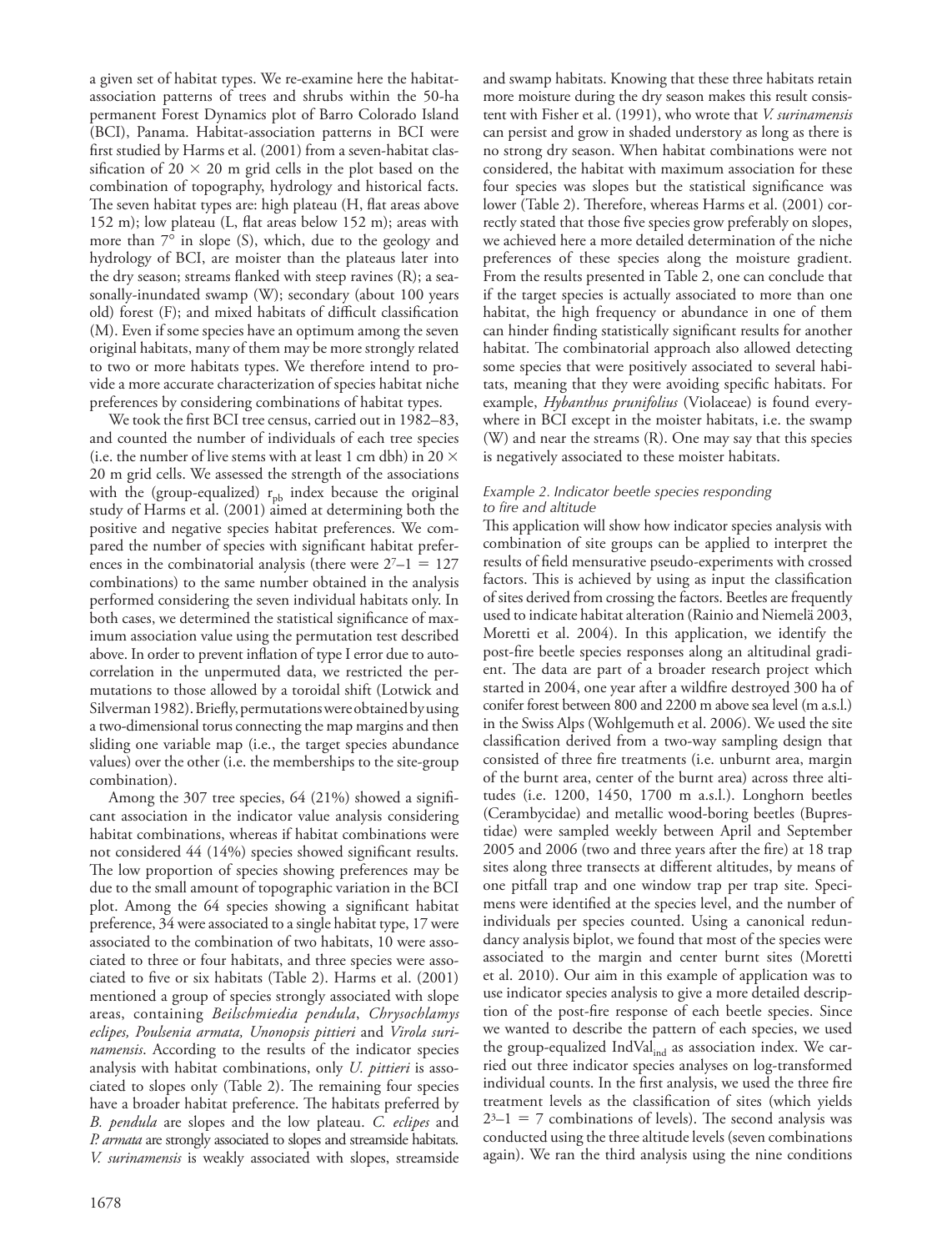| habitat when combinations are not considered (Hab.). Habitat codes |                |       |                           | of the correlation (r <sub>ja</sub> ), and the statistical significance of the association (p-value). For patterns containing more than one habitat, we also indicate the results obtained for the most highly related single<br>are defined in the main text. |                           |       |       |                                                                            |                 |          |
|--------------------------------------------------------------------|----------------|-------|---------------------------|----------------------------------------------------------------------------------------------------------------------------------------------------------------------------------------------------------------------------------------------------------------|---------------------------|-------|-------|----------------------------------------------------------------------------|-----------------|----------|
| Species                                                            | Hab. Comb.     | Lep   |                           | Species                                                                                                                                                                                                                                                        | Hab. Comb                 | Leb   | ௨     | Hab.                                                                       | L <sub>ob</sub> | $\Omega$ |
| 34 species associated to one habitat                               |                |       |                           | 17 species associated to two habitats                                                                                                                                                                                                                          |                           |       |       |                                                                            |                 |          |
| Alseis blackiana                                                   |                | 0.63  | $\overline{5}$<br>$\circ$ | Trichilia tuberculata                                                                                                                                                                                                                                          | 工<br>土                    | 0.452 | 0.030 |                                                                            | 0.360           | 0.141    |
| Custavia superba                                                   | ட              | 0.635 | 003<br>$\ddot{\circ}$     | Ficus yoponensis                                                                                                                                                                                                                                               | $\mathsf{F}+\mathsf{R}$   | 0.189 | 0.009 | ≃                                                                          | 0.157           | 0.038    |
| Cuettarda foliacea                                                 | <b>LL</b>      | 0.399 | 0.004                     | Hieronyma alchorneoides                                                                                                                                                                                                                                        | $F + W$                   | 0.262 | 0.003 | $\geq$                                                                     | 0.185           | 0.036    |
| Adelia triloba                                                     | طا طا طا       | 0.375 | 0.024                     | Ficus costaricana                                                                                                                                                                                                                                              | $2 + 7$                   | 0.159 | 0.047 | $\geq$                                                                     | 0.151           | 0.078    |
| Casearia aculeata                                                  |                | 0.275 | 0.004                     | Lacistema aggregatum                                                                                                                                                                                                                                           | $\mathbf{1} + \mathbf{R}$ | 0.319 | 0.010 |                                                                            | 0.260           | 0.046    |
| Pseudobombax septenatum                                            |                | 0.275 | 020<br>$\frac{1}{2}$      | Beilschmiedia pendula                                                                                                                                                                                                                                          | $5 + 1$                   | 0.379 | 0.012 | $\alpha$ $\omega$                                                          | 0.274           | 0.064    |
| Guazuma ulmifolia                                                  |                | 0.188 | 27                        | Tachigali versicolor                                                                                                                                                                                                                                           | $S+7$                     | 0.365 | 0.003 |                                                                            | 0.245           | 0.062    |
| Piper aequale                                                      |                | 0.389 | 203<br>$\frac{1}{2}$      | Cassipourea elliptica                                                                                                                                                                                                                                          | $X + W$                   | 0.290 | 0.049 |                                                                            | 0.246           | 0.125    |
| Nectandra purpurea                                                 |                | 0.258 | 207                       | Poulsenia armata                                                                                                                                                                                                                                               | $R + S$                   | 0.516 | 0.002 |                                                                            | 0.434           | 0.017    |
| Marila laxiflora                                                   | <b>KKKKKKK</b> | 0.256 | 007                       | Chrysochlamys eclipes                                                                                                                                                                                                                                          | $R + S$                   | 0.437 | 0.010 | $\geqslant$ so so $\propto$ $\propto$ $\propto$                            | 0.307           | 0.092    |
| Laetia procera                                                     |                | 0.243 | 017<br>$\ddot{\circ}$     | Trophis caucana                                                                                                                                                                                                                                                | $R + S$                   | 0.417 | 0.046 |                                                                            | 0.303           | 0.203    |
| Brosimum alicastrum                                                |                | 0.229 | 011<br>$\overline{0}$ .   | Conostegia cinnamomea                                                                                                                                                                                                                                          | $R+5$                     | 0.327 | 0.006 |                                                                            | 0.251           | 0.035    |
| Myrcia gatunensis                                                  |                | 0.212 | 048<br>$\overline{0}$ .   | Symphonia globulifera                                                                                                                                                                                                                                          | $R + S$                   | 0.296 | 0.033 |                                                                            | 0.254           | 0.075    |
| Conostegia bracteata                                               |                | 0.208 | 027<br>$\ddot{\circ}$     | Pentagonia macrophylla                                                                                                                                                                                                                                         | $R+5$                     | 0.245 | 0.043 |                                                                            | 0.163           | 0.228    |
| Cyathea petiolata                                                  |                | 0.197 | 016                       | Maquira guianensis                                                                                                                                                                                                                                             | $R + S$                   | 0.231 | 0.042 | $\alpha \propto \alpha$                                                    | 0.199           | 0.071    |
| Ocotea whitei                                                      |                | 0.362 | 035                       | Genipa americana                                                                                                                                                                                                                                               | $R + W$                   | 0.194 | 0.044 |                                                                            | 0.155           | 0.095    |
| Unonopsis pittieri                                                 | S              | 0.341 | 035<br>88888              | Ficus insipida                                                                                                                                                                                                                                                 | $R + W$                   | 0.140 | 0.050 | $\geq$                                                                     | 0.095           | 0.331    |
| Bactris major                                                      | $\geq$         | 0.554 | 002                       |                                                                                                                                                                                                                                                                |                           |       |       |                                                                            |                 |          |
| Elaeis oleifera                                                    | ≥              | 0.484 | 002                       | 10 species associated to three or four habitats                                                                                                                                                                                                                |                           |       |       |                                                                            |                 |          |
| Triplaris cumingiana                                               | ≥              | 0.366 | 002<br>$\ddot{\circ}$     | Protium panamense                                                                                                                                                                                                                                              | $L+R+S$                   | 0.475 | 0.030 |                                                                            | 0.286           | 0.162    |
| Astrocaryum standleyanum                                           | $\geq$         | 0.362 | 0.002                     | Protium costaricense                                                                                                                                                                                                                                           | $L+R+S$                   | 0.324 | 0.012 | $\simeq$                                                                   | 0.209           | 0.202    |
| Attalea butyracea                                                  | $\geq$         | 0.327 | 003                       | Annona acuminata                                                                                                                                                                                                                                               | $M+RA+VV$                 | 0.236 | 0.045 | $\geq$                                                                     | 0.206           | 0.082    |
| Terminalia amazonia                                                | $\geq$         | 0.317 | 023                       | Inga goldmanii                                                                                                                                                                                                                                                 | $W+S+N$                   | 0.187 | 0.040 |                                                                            | 0.176           | 0.041    |
| Tetrathylacium johansenii                                          | $\geq$         | 0.290 | 003                       | Virola surinamensis                                                                                                                                                                                                                                            | $R + S + W$               | 0.249 | 0.033 |                                                                            | 0.158           | 0.155    |
| Tabebuia rosea                                                     | $\geq$         | 0.285 | 003<br>000000             | Quararibea asterolepis                                                                                                                                                                                                                                         | $F + H + R + S$           | 0.352 | 0.004 | $\geqslant$ $\circ$ $\sqsubset$ $\sqsubset$ $\sqsubset$ $\sqsubset$ $\vee$ | 0.266           | 0,029    |
| Stylogyne turbacensis                                              | $\geq$         | 0.264 | 203                       | Swartzia simplex var. ochnacea                                                                                                                                                                                                                                 | $F+L+R+S$                 | 0.403 | 0.025 |                                                                            | 0.381           | 0.021    |
| Thevetia ahouai                                                    | $\geq$         | 0.227 | 028                       | Mouriri myrtilloides                                                                                                                                                                                                                                           | $-1 + L + M + R$          | 0.357 | 0.039 |                                                                            | 0.284           | 0.149    |
| Lindackeria laurina                                                | $\geq$         | 0.227 | 940<br>$\ddot{\circ}$     | Desmopsis panamensis                                                                                                                                                                                                                                           | $S + N + 1 + N + S$       | 0.406 | 0.032 |                                                                            | 0.369           | 0.056    |
| Piper reticulatum                                                  | $\geq$         | 0.223 | 013<br>$\ddot{\circ}$     | Hirtella triandra                                                                                                                                                                                                                                              | $L+MA+R+S$                | 0.438 | 0.012 |                                                                            | 0.362           | 0.038    |
| Piper colonense                                                    | $\geq$         | 0.210 | 0.015                     |                                                                                                                                                                                                                                                                |                           |       |       |                                                                            |                 |          |
| Inga laurina                                                       | $\geq$         | 0.191 | 021<br>$\overline{0}$ .   | 3 species associated to five or six habitats                                                                                                                                                                                                                   |                           |       |       |                                                                            |                 |          |
| Chrysophyllum cainito                                              | $\geq$         | 0.175 | 039<br>$\ddot{\circ}$     | Hybanthus prunifolius                                                                                                                                                                                                                                          | $F+H+L+M+S$               | 0.503 | 0.002 |                                                                            | 0.495           | 0.003    |
| Vismia macrophylla                                                 | $\geq$         | 0.169 | 0.022                     | Inga sapindoides                                                                                                                                                                                                                                               | $H + L + M + R + S$       | 0.175 | 0.034 | S S                                                                        | 0.068<br>0.076  | 0.569    |
| Maclura tinctoria                                                  |                | 0.164 | 0.035                     | Erythroxylum macrophyllum                                                                                                                                                                                                                                      | $F+H+L+M+R+S$             | 0.172 | 0.029 |                                                                            |                 | 0.466    |

Table 2. Results of indicator species analysis on the BCI vegetation data. For each of the 64 species, we indicate the habitat combination that obtained the highest correlation (Hab. Comb.), the value Table 2. Results of indicator species analysis on the BCI vegetation data. For each of the 64 species, we indicate the habitat combination that obtained the highest correlation (Hab. Comb.), the value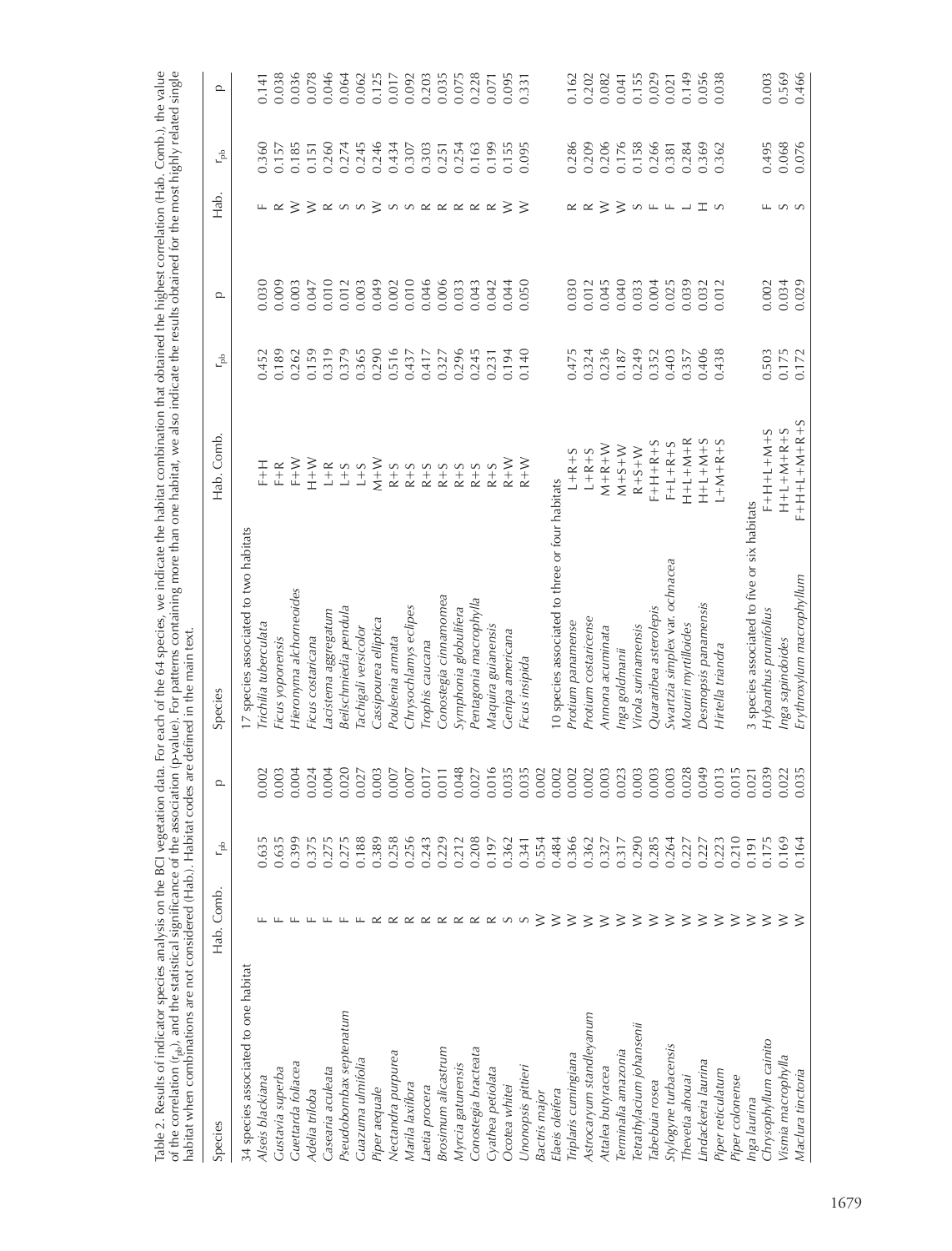resulting from the crossing of treatment and altitude effects as classification of sites (which yields  $2^9-1 = 511$  combinations). In all cases, the two survey years were considered to represent independent observations (giving four replicate observations of the beetle community in each area).

 Among the 62 species available, indicator species analysis revealed 17 indicators responding to fire, most of them being associated to burnt areas (the combination of margin and center). The analysis on altitude belts yielded 13 indicators, mainly associated to low or low and intermediate altitudes. Five species were significant indicators in both analyses: *Chlorophorus sartor* and *Anthaxia hungarica* were at the same time indicators of burnt areas and low altitudes, whereas *Anthaxia sepulchralis, Anastrangalia sanguinolenta* and *Stenopterus rufus* were indicators of burnt areas and low and intermediate altitudes (Fig. 2a–b). The third analysis yielded 25 indicators; the higher number of indicators is likely to be due to the finer description of the environmental conditions of the sampled sites obtained by crossing the two factors (Fig. 2c). Most importantly, the third analysis clarified the situation that each species was indicating best. In this sense, we found the results of this third analysis to be a very good complement to the canonical biplot. For example, *Obrium brunneum* had been found to be an indicator of unburnt sites in the first analysis, but the third analysis revealed that its occurrence was restricted to low and intermediate altitudes. Using a minimum association value of  $\sqrt{IndVal}_{ind} = 0.8$  as a threshold, four species were confirmed to be indicators of fire at all altitudes (Acmaeops pratensis, Gaurotes virginea, Pachyta quadrimaculata, Anastrangalia dubia). Three species, *Chlorophorus sartor, Anthaxia hungarica* and *Acmaeops marginatus*, were indicators of fire at low altitudes; while only *Stenopterus rufus* was a good indicator of fire in low and intermediate altitudes. Some species had higher number of individuals at the margin of the burnt area, like *Anthaxia helvetica*, while others, like *Alosterna tabacicolor*, occupied the burnt margin area coming from the forest, both benefiting from the positive margin effect. On the other hand, the two species appearing to be restricted to margin sites in the first analysis were not confirmed as good indicators in the third one. Thus, strict indicators of the margin sites are unlikely. Many of the indicator species found in our study are of great importance from the point of view of conservation, while several of the indicator species related to the burnt sites at different altitudes are rare in Switzerland and the information about their ecology is scarce. The combinatorial approach obtains detailed information about the ecological niche of species with relatively narrow habitat and microclimatic requirements.

#### *Example 3. Determining the number of types in a community data table*

 Delimiting community types is a way to simplify the complexity of community data, providing a complementary view to non-canonical ordination methods (Legendre and Legendre 1998). Although they are artificial, community types may become very useful for the synthesis of ecological survey results. For instance, plant community types are often used to generate vegetation maps, but they can also be useful to characterize community-level successional changes over time. Arbitrary choices of a clustering method and the number of groups are usually a source of concern among the practitioners

1680

of clustering methods (Mucina 1997). The strategy normally employed consists in comparing different possible classifications using a pre-specified criterion. Many criteria exist, and most of them are based on the geometrical compactness and isolation of clusters (Milligan and Cooper 1985), but for community ecology data authors have suggested using the number of indicator species (Dufrêne and Legendre 1997, Tuomisto et al. 2003, Aho et al. 2008). If we take into account that community types are not real entities, and that community data is essentially of continuous nature, finding 'natural' or 'data-driven' community types is a certainly difficult, if not impossible, task. We do not pretend here to perform a comparison of criteria to determine the optimal classification of community data (Milligan and Cooper 1985, Aho et al. 2008), but rather to show the added value of considering site-group combinations when using indicator species as a criterion.

We took three community data sets: 1) the oribatid mite data of the *Sphagnum* mosses of lac Geai (Saint-Hippolyte, Québec, Canada) collected by Daniel Borcard and used in a number of publications (Borcard et al. 1992). The data set consists in individual counts of 35 mite species in 70 soil cores from a sampling area of 2.5 m by 10 m in size; it is available in the 'vegan' and 'ade4' R language libraries, for example; 2) wetland vegetation data from the alluvial plain of Adelaide River (Australia) studied by Bowman and Wilson (1986). The community data table is composed of 40 sites and 33 vascular plants whose abundance values are recorded following cover classes. It is available in the R language library 'indicspecies' (De Cáceres and Legendre 2009); 3) the BCI plot data, presented in our first application, consists in stem counts of 307 tree species in 1250 grid cells. We ran K-means partitioning (MacQueen 1967) on each of the three data sets after transforming the community data through the Hellinger transformation (Legendre and Gallagher 2001). This transformation decreases the importance of abundance over occurrence (as in the square root transformation) and avoids the double-zero problem when comparing species composition between sites (Legendre and Legendre 1998). In order to determine the best partition of each community data table, we first conducted several runs of K-means using different numbers of clusters, from two to eight. We then carried out four indicator species analyses on each data table and each partition. The four analyses come from the crossing of whether site-group combinations are considered or not, and whether IndVal<sub>ind</sub> or  $r_{\text{pb}}$  is used as the association index. We did not use the Hellinger transformation for the indicator species analyses in order to keep the results for each species independent. The mite data were log-transformed prior to indicator value analysis in order to reduce the influence of very large values. In the results of each analysis, we counted the total number of significant indicator species (after 999 permutations,  $\alpha = 0.05$ ). In the analyses considering site-group combinations, we also counted how many, among the overall significant species, were associated to a single group.

 For the oribatid mite data (Fig. 3a), the number of Ind-Val<sub>ind</sub> indicator species with and without combinations had a maximum (25–26 species) at  $k = 4$ , while the plot for  $r_{pk}$ was almost flat, indicating a lack of clear clustering structure. The number of species associated to single groups in the IndVal<sub>ind</sub> group-combination analysis was highest at  $k = 2$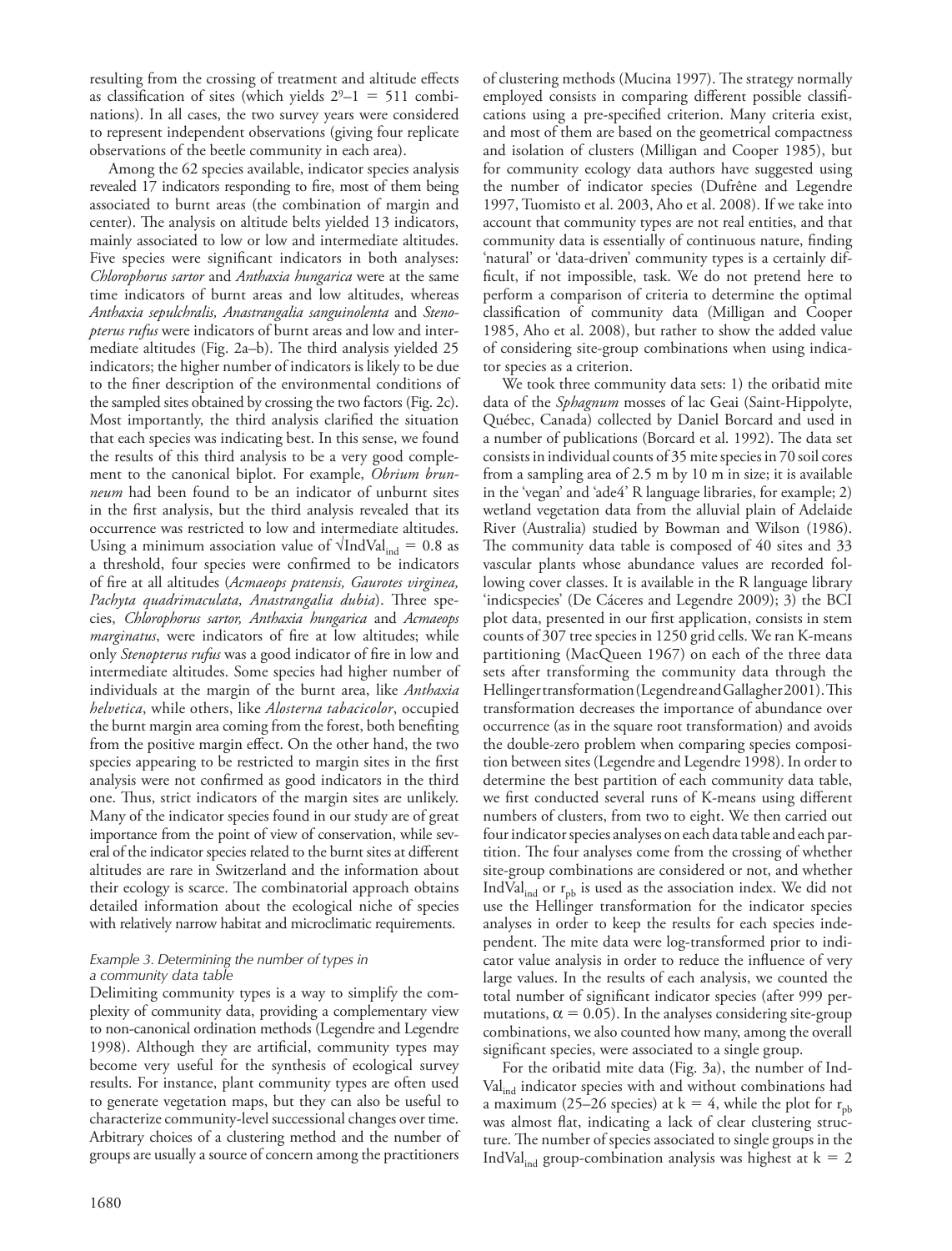a) Response to fire (Unburnt, Margin, and Center)

| Pattern     | <b>Species</b>                                                                                                                                                                                  |                                                                      | IndVal p-value                                                       | Pattern      | <b>Species</b>                                                                                                                                     | IndVal p-valu                                      |                                                    |
|-------------|-------------------------------------------------------------------------------------------------------------------------------------------------------------------------------------------------|----------------------------------------------------------------------|----------------------------------------------------------------------|--------------|----------------------------------------------------------------------------------------------------------------------------------------------------|----------------------------------------------------|----------------------------------------------------|
| M<br>C<br>U | Obrium brunneum                                                                                                                                                                                 | 0.761                                                                | 0.002                                                                | 1700<br>1450 | Chlorophorus sartor<br>Acmaeops marginatus                                                                                                         | 0.770<br>0.730                                     | 0.002<br>0.002                                     |
|             | Alosterna tabacicolor                                                                                                                                                                           | 0.920                                                                | 0.001                                                                | 1200         | Anthaxia hungarica<br>Grammoptera ruficornis<br>Leptura maculata<br>Arhopalus rusticus                                                             | 0.724<br>0.707<br>0.599<br>0.577                   | 0.004<br>0.004<br>0.022<br>0.034                   |
|             | Rhagium inquisitor<br>Corymbia maculicornis                                                                                                                                                     | 0.703<br>0.622                                                       | 0.020<br>0.013                                                       |              | Stenurella melanura                                                                                                                                | 0.646                                              | 0.006                                              |
|             | Acmaeops pratensis<br>Gaurotes virginea<br>Pachyta quadrimaculata<br>Anastrangalia dubia<br>Anthaxia quadripunctata<br>Anastrangalia sanguinolenta<br>Anthaxia sepulchralis<br>Anthaxia similis | 0.995<br>0.970<br>0.967<br>0.951<br>0.947<br>0.927<br>0.912<br>0.849 | 0.001<br>0.001<br>0.001<br>0.001<br>0.001<br>0.001<br>0.001<br>0.002 |              | Anthaxia sepulchralis<br>Pachytodes cerambyciformis<br>Anastrangalia sanguinolenta<br>Stenopterus rufus<br>Corymbia rubra<br>Stenurella bifasciata | 0.870<br>0.867<br>0.834<br>0.749<br>0.693<br>0.612 | 0.005<br>0.004<br>0.015<br>0.006<br>0.019<br>0.039 |
|             | Dinoptera collaris<br>Clytus lama<br>Stenopterus rufus<br>Anthaxia hungarica<br>Chlorophorus sartor                                                                                             | 0.830<br>0.809<br>0.791<br>0.677<br>0.645                            | 0.003<br>0.021<br>0.002<br>0.017<br>0.027                            |              |                                                                                                                                                    |                                                    |                                                    |

|  |  | b) Response to altitude (1200, 1450, 1700 m.a.s.l.) |  |
|--|--|-----------------------------------------------------|--|
|  |  |                                                     |  |

| <b>Species</b>                              |                | Ind Val p-value | Pattern | <b>Species</b>              | IndVal | p-value |
|---------------------------------------------|----------------|-----------------|---------|-----------------------------|--------|---------|
|                                             |                |                 |         |                             |        |         |
| Obrium brunneum                             | 0.761          | 0.002           | 1700    | Chlorophorus sartor         | 0.770  | 0.002   |
|                                             |                |                 | 1450    | Acmaeops marginatus         | 0.730  | 0.002   |
|                                             |                |                 | 1200    | Anthaxia hungarica          | 0.724  | 0.004   |
|                                             |                |                 |         | Grammoptera ruficornis      | 0.707  | 0.004   |
| Alosterna tabacicolor                       | 0.920          | 0.001           |         | Leptura maculata            | 0.599  | 0.022   |
|                                             |                |                 |         | Arhopalus rusticus          | 0.577  | 0.034   |
| Rhagium inquisitor<br>Corymbia maculicornis | 0.703<br>0.622 | 0.020<br>0.013  |         | Stenurella melanura         | 0.646  | 0.006   |
|                                             |                |                 |         | Anthaxia sepulchralis       | 0.870  | 0.005   |
| Acmaeops pratensis                          | 0.995          | 0.001           |         | Pachytodes cerambyciformis  | 0.867  | 0.004   |
| Gaurotes virginea                           | 0.970          | 0.001           |         | Anastrangalia sanguinolenta | 0.834  | 0.015   |
| Pachyta quadrimaculata                      | 0.967          | 0.001           |         | Stenopterus rufus           | 0.749  | 0.006   |
| Anastrangalia dubia                         | 0.951          | 0.001           |         | Corymbia rubra              | 0.693  | 0.019   |
| Anthaxia auadrinunctata                     | 0.947          | 0.001           |         | Stenurella hifasciata       | 0.612  | 0.039   |

c) Response to the crossed effects of fire and altitude

| Pattern                                          | Species                     |       | IndVal p-value | Pattern                             | Species               |       | IndVal p-value |
|--------------------------------------------------|-----------------------------|-------|----------------|-------------------------------------|-----------------------|-------|----------------|
| M<br><sup>-</sup> C<br>U<br>1700<br>1450<br>1200 | Obrium brunneum             | 0.842 | 0.002          | M<br>C<br>U<br>1700<br>1450<br>1200 | Anthaxia helvetica    | 0.890 | 0.005          |
|                                                  | Alosterna tabacicolor       | 0.920 | 0.005          |                                     | Corymbia maculicornis | 0.752 | 0.014          |
|                                                  | Stenopterus rufus           | 0.925 | 0.001          |                                     | Pseudovadonia livida  | 0.727 | 0.045          |
|                                                  | Acmaeops pratensis          | 0.995 | 0.001          |                                     | Clytus arietis        | 0.823 | 0.002          |
|                                                  | Gaurotes virginea           | 0.970 | 0.001          |                                     |                       |       |                |
|                                                  | Pachyta quadrimaculata      | 0.967 | 0.001          |                                     |                       |       |                |
|                                                  | Anastrangalia dubia         | 0.951 | 0.001          |                                     |                       |       |                |
|                                                  |                             |       |                |                                     | Arhopalus rusticus    | 0.801 | 0.011          |
|                                                  | Chlorophorus sartor         | 0.944 | 0.001          |                                     |                       |       |                |
|                                                  | Anthaxia hungarica          | 0.887 | 0.001          |                                     |                       |       |                |
|                                                  | Acmaeops marginatus         | 0.817 | 0.002          |                                     |                       |       |                |
|                                                  | Grammoptera ruficornis      | 0.764 | 0.006          |                                     | Stenurella melanura   | 0.819 | 0.001          |
|                                                  | Leptura maculata            | 0.733 | 0.023          |                                     |                       |       |                |
|                                                  | Anthaxia quadripunctata     | 0.987 | 0.001          |                                     |                       |       |                |
|                                                  | Anastrangalia sanguinolenta | 0.945 | 0.001          |                                     | Stenurella bifasciata | 0.750 | 0.011          |
|                                                  | Anthaxia similis            | 0.851 | 0.047          |                                     |                       |       |                |
|                                                  | Anthaxia sepulchralis       | 0.931 | 0.001          |                                     |                       |       |                |
|                                                  | Dinoptera collaris          | 0.869 | 0.003          |                                     | Corymbia rubra        | 0.777 | 0.019          |

Figure 2. Indicator species for the beetle data ( $\alpha = 0.05$ , 999 perm.) in response to fire (a), altitude (b), or the crossed effect of fire and altitude (c). In grey: the combination of site groups that is most strongly related to the species pattern.

(20 species), but very low (four species) at  $k = 4$ , indicating that at this level most species are better associated to combinations of two or three groups rather than to single groups. A decision to divide the data set into two groups of sites

would be in accordance with Legendre (2005), who found two significant species associations for this data. For the wetland vegetation data (Fig. 3b), the number of indicator species without considering combinations was not a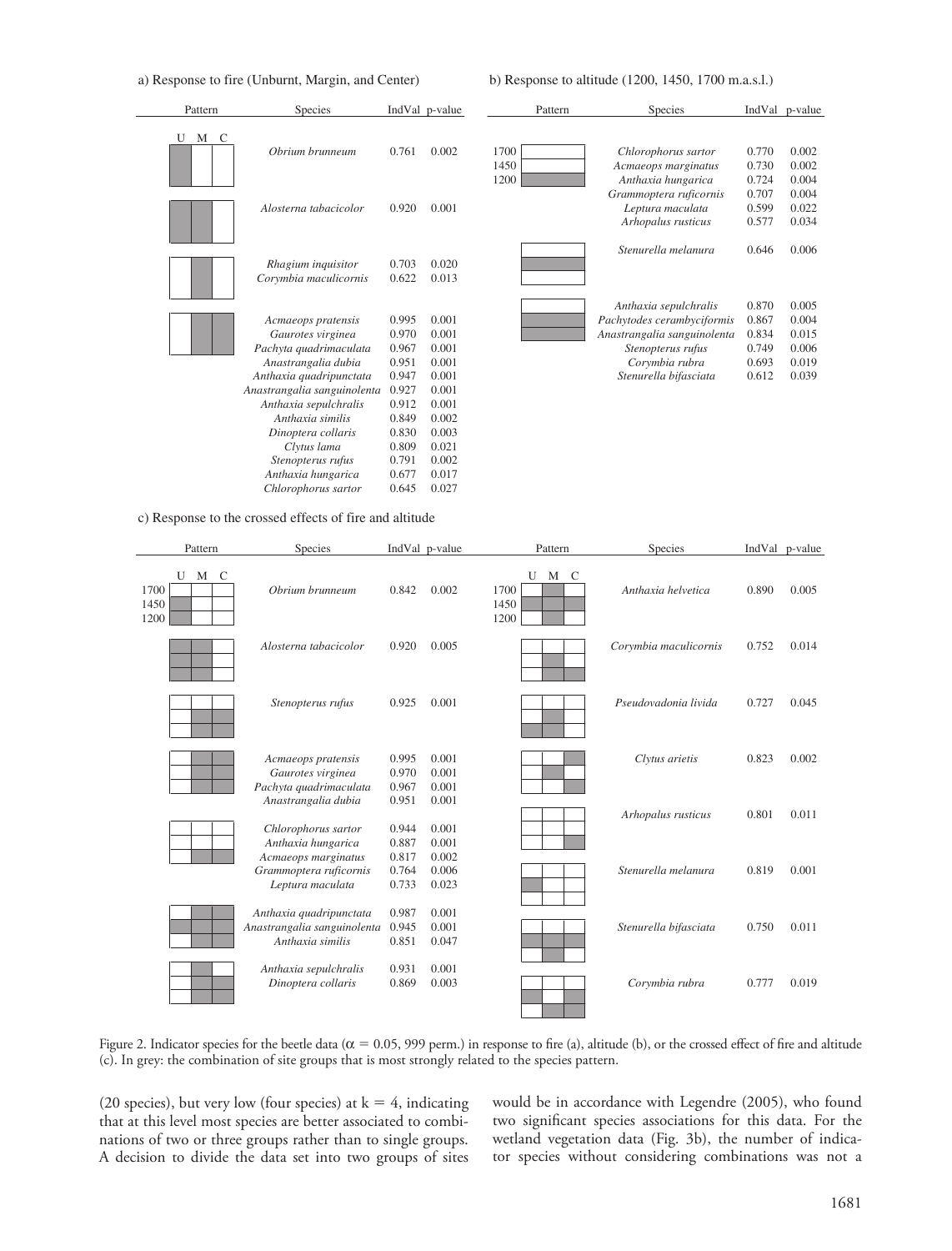

Figure 3. Number of statistically significant indicator species ( $\alpha = 0.05$ , 999 perm.) resulting from a classification using K-means partitioning with different numbers of groups on the three data sets (a–c) Empty squares: the number of indicator species when site-group combinations are not considered; triangles: the number of indicator species when site-group combinations are considered; crosses: the number of indicator species associated to a single site group when combinations are considered.

useful criterion, because the same number of indicators was obtained for many values of k. On the other hand, when sitegroup combinations were considered, there was a first maximum of 15 indicators at  $k = 3$  for IndVal<sub>ind</sub> and at  $k = 5$ for correlations. Finally, the number of indicators associated to individual groups pointed to  $k = 2$  or 3 with IndVal<sub>ind</sub>, and to  $k = 3$  or 4 with  $r_{pb}$ . This last result is consistent with Dale (1988), who used the same data to compare fuzzy classification methods and pointed out that three or four groups of sites can be distinguished. The results in the case of BCI were surprising (Fig. 3c): there was a strong peak (126 species) at  $k = 4$  without considering combinations. The fact that with combinations the number of  $IndVal<sub>ind</sub>$  indicator species was much lower reflects the fact that many of the BCI species occur in almost all  $20 \times 20$  m cells of the plot. The combination analysis, using the indicator value index as the statistic, matched those species with the group combination

that includes all sites. Since the statistical significance cannot be tested in that situation, the number of diagnostic species with significant combinations was lower. In the case of BCI, a partition into four or five site groups seems optimal and agrees with the habitats defined by Harms et al. (2001). Note that in the first application we found that only four among the seven habitat types had indicator species associated to them individually (Table 2).

Provided that one decides to compare classifications using the number of indicator species as a criterion, our results indicate that distinguishing between species associated to single groups and species associated to two or more groups can be helpful. While the indicators for single site groups effectively characterize the individual community types, the indicator species associated to two or more groups allow one to interpret the similarity between community types because they characterize a higher-level grouping structure. Nevertheless,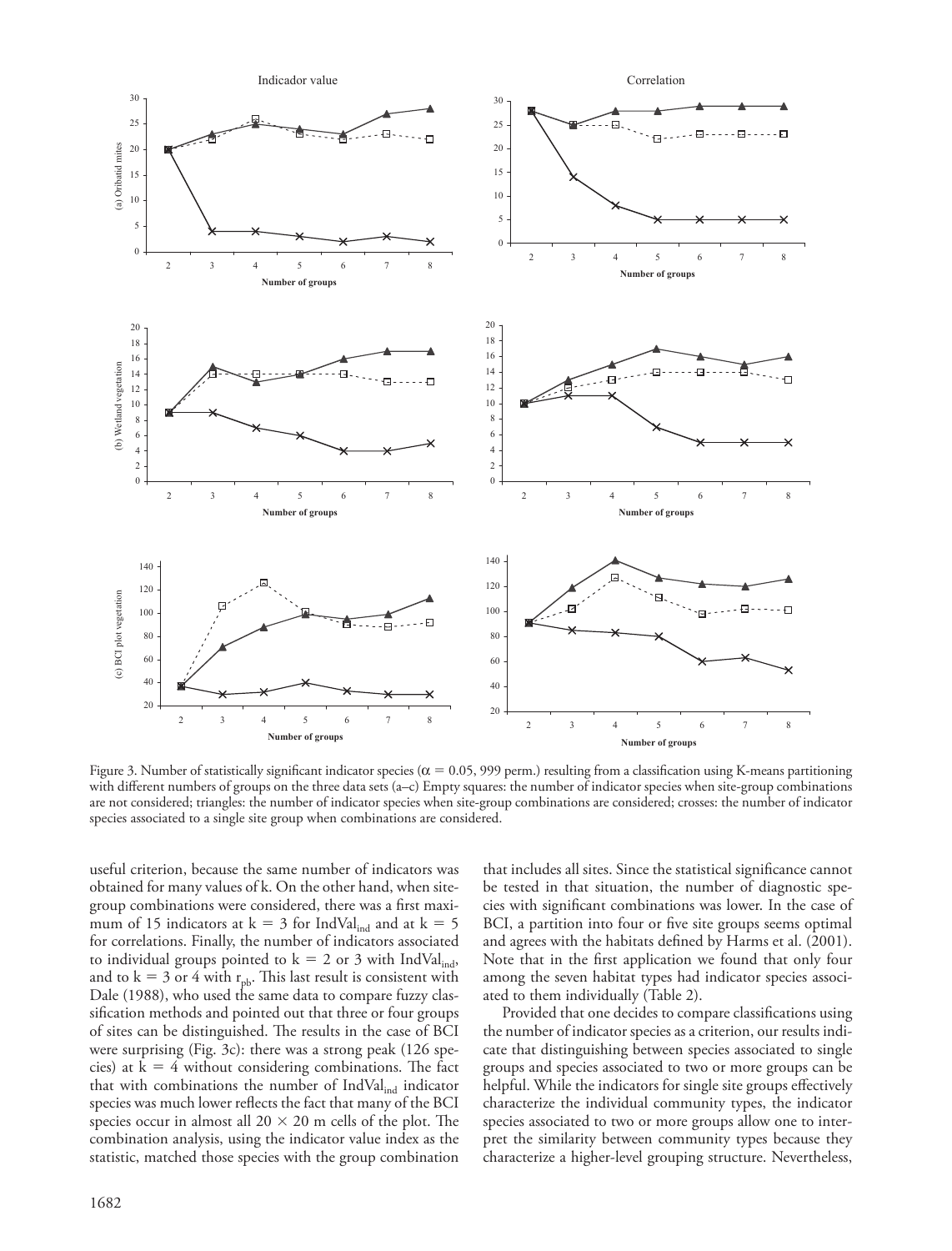a simulation study specifically focusing on this issue would be most useful.

## **Discussion**

#### *On considering site-group combinations in indicator species analysis*

This paper stresses that indicator species analysis must take into account the fact that niche breadths vary among species. Tsiripidis et al. (2009) recently addressed the same issue, proposing an algorithm that considers the possible association of the species with more than one group of sites. Their method is based on the comparison between relative frequency values of the target species across site groups, using an arbitrary difference threshold. As a consequence, their approach does not allow statistical inference and only applies to presence-absence species data. In the present paper, we discussed a simple but powerful extension of the well-known IndVal method, based on exploring all possible combinations of site groups. In the application section we demonstrated several advantages of our approach compared to normal practice in indicator species analysis. For the benefit of interested readers, we included in the R language library 'indicspecies' (<http://sites.google.com/site/miquelde caceres/software) (De Cáceres and Legendre 2009, supplement) a function that can be used to perform indicator species analysis with or without combinations.

 Although the consideration of combinations of site-groups highly improves the flexibility of the indicator species analysis, some site-group combinations arising from the method may not be easy to interpret ecologically. Site-group combinations that are difficult to interpret can occur in at least three cases: 1) since the test uses a significance level (for example  $\alpha$  = 0.05), the reported association may in fact be a random event; 2) due to historical reasons (e.g. dispersal limitation), the reported association may reflect the pattern of the target species in the studied data set, but not its real ecological preference; 3) the sites forming the site-group combination may share some environmental characteristic(s) driving the species preference, that the ecologist was unaware of. Unless the investigator is interested in this last case, the value of the reported association will only be of practical usefulness when the indicated entity has received some interpretation. Fortunately, the method presented here allows restricting the site-group combinations to those that have ecological meaning according to the analyst. Previous applications of the original IndVal method were even more restrictive since they were assuming that the ecologically relevant combinations involved individual site-groups only.

## *On the limitations of indicator species analysis*

 Indicator species are useful albeit simple tools to indicate the qualitative state of an ecosystem when it is unknown. This means, for instance, that one can use indicator species to classify sites of unexplored ecosystems (e.g. in vegetation mapping) or to monitor the succession of a particular habitat or environmental gradient to natural and anthropogenic stressors over time (e.g. recover after pollution, disturbance by fire, climatic changes, etc). Depending on the purpose of the application, indicator species are categorized between environmental, ecological or biodiversity indicators (McGeoch 1998). Although the methods are very distinct from the ones used here, it is worth noting that diversity indicator species can be determined, for instance by selecting predictors of species richness in regression models (Mac Nally and Fleishman 2004). Besides its advantages, indicator species analysis also has several limitations. We will conclude by restating six of them, with the aim of preventing misuses and/or abuses of the method and, if possible, encourage future developments. (1) Although it provides a qualitative assessment of the target species niche, indicator species analysis is not the best method to describe species niches. There exist methods based on quantitative environmental data that better perform this task (Thuiller et al. 2004). (2) The spatial, temporal and environmental context of determination of indicator species is crucial and should always be mentioned and described (De Caceres et al. 2008, Willner et al. 2009). For example, the BCI species-habitat associations we studied here apply to the 50 ha BCI forest plot only. A broader topographical and geographical context of determination would have been necessary in order to state that the studied species indeed prefer the indicated habitats. Another example is the study of insect indicator species through time along a year: the results would be different from, and uncomparable with, the results of a study through space. (3) Users of indicator species analyses should bear in mind that they are trying to detect patterns of association, without knowing whether these patterns arise from the process attributed to them. For example, if the BCI species-habitat associations correspond to true niche preferences, one can expect that *U. pitteri* should grow and perform poorly outside the slope areas, and the four other species cited should be able to support relatively high growth and performance in a wider range of habitats. (4) More indicator species will be found than expected by chance when the classification of sites has been obtained from the species composition itself (De Cáceres and Legendre 2009). In this case, p-values must be taken with caution: they do not result from a genuine test of significance since the classification of sites is not independent from the species data used in the indicator species analysis. (5) IndVal's quantity B expresses how easily the target species is found at sites belonging to the site-group combination under consideration. The current calculation as a simple frequency does not allow distinguishing between the ability to detect the species in space and time (De Cáceres and Legendre 2009). (6) In the normal application of indicator species analysis, the presence of a species (or a group of species) is taken as an indication of the state of the ecosystem. IndVal's quantity A informs of the probability of the site-group combination given the fact that the species has been found. The accuracy of bioindication would be higher after performing probabilistic calculations from the detected presence of multiple species.

*Acknowledgements* – This research was funded by NSERC grant no. 7738 to P. Legendre. The BCI forest dynamics research project is part the Center for Tropical Forest Science, a global network of large-scale demographic tree plots. The beetle study is part of the Forest Dynamic program at the Swiss Federal Research Inst. WSL Birmensdorf leaded by Thomas Wohlgemuth. We thank Cinzia Pradella for the identification of beetle species, and Beat Wermelinger, Martin Obrist, Peter Duelli and Franco Fibbioli for their scientific and technical assistance. The authors feel especially grateful to Milan Chytry for constructive comments on previous versions of the manuscript.